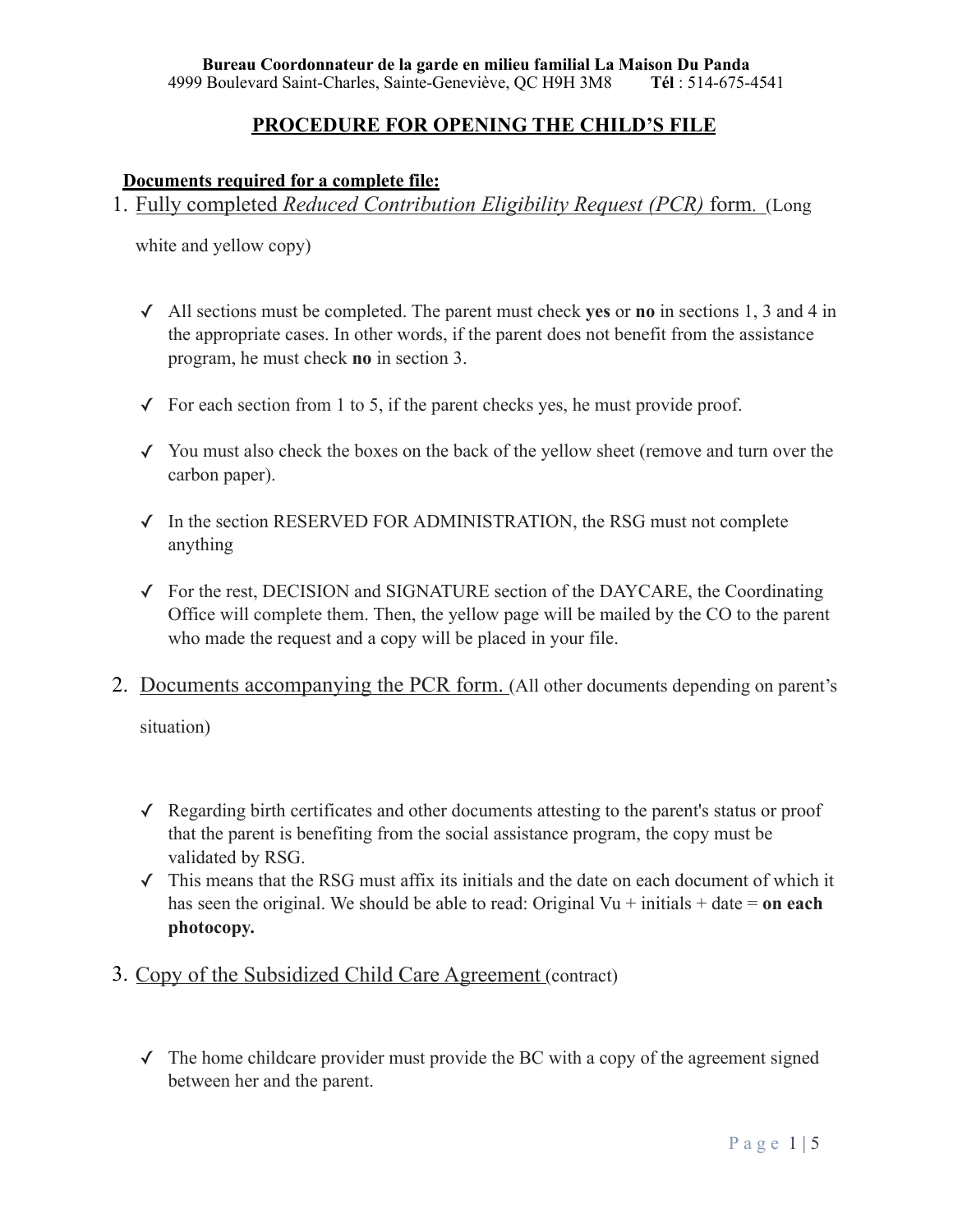$\checkmark$  It is important to give an original of this agreement to the parent with the full copy of the termination of the contract and to keep the second original agreement in your files.

## 4. Information required in the case of re-inscription.

If since September 1 of the current year, the parent has benefited from the reduced contribution, that is to say that the parent paid \$ 8.35 per day, he must provide you with the attestation of childcare services, given by the last daycare attended.

You can consult the following website for more information regarding the Request for reduced contribution eligibility form: [https://www.mfa.gouv.qc.ca/fr/publication/documents/renseignements\\_contribution\\_reduite.pdf](https://www.mfa.gouv.qc.ca/fr/publication/documents/renseignements_contribution_reduite.pdf)

5. Identity documents are required in accordance with the Reduced Contribution Regulations for the parent born outside of Canada and the Aboriginal parent.

For more information, consult the website of the Ministère de la Famille.

# **Eligibility of the parent for reduced contribution.**

A parent residing in Québec who meets any of the following conditions is eligible for the basic contribution:

- (1) the parent is a **Canadian citizen;** Canadian passport **or** citizenship card **or** citizenship certificate **or** certificate of aboriginal parent.
- **(2)** the parent is a **permanent resident** within the meaning of the Immigration and Refugee Protection Act (S.C. 2001, c. 27); **permanent resident card or confirmation of permanent resident status.**
- (3) the parent is staying in Québec primarily for work purposes and holds a **work permit**  issued under the Immigration and Refugee Protection Act **or** is exempted from holding such a permit under that Act;
- (4) the parent is a **foreign student** holding **a certificate of acceptance** issued under the Québec Immigration Act (chapter I-0.2.1) **and is receiving a scholarship** from the Government of Québec pursuant to the policy applying to foreign students in Québec colleges and universities;
- (5) the parent is recognized by a court in Canada of competent jurisdiction as **a refugee or**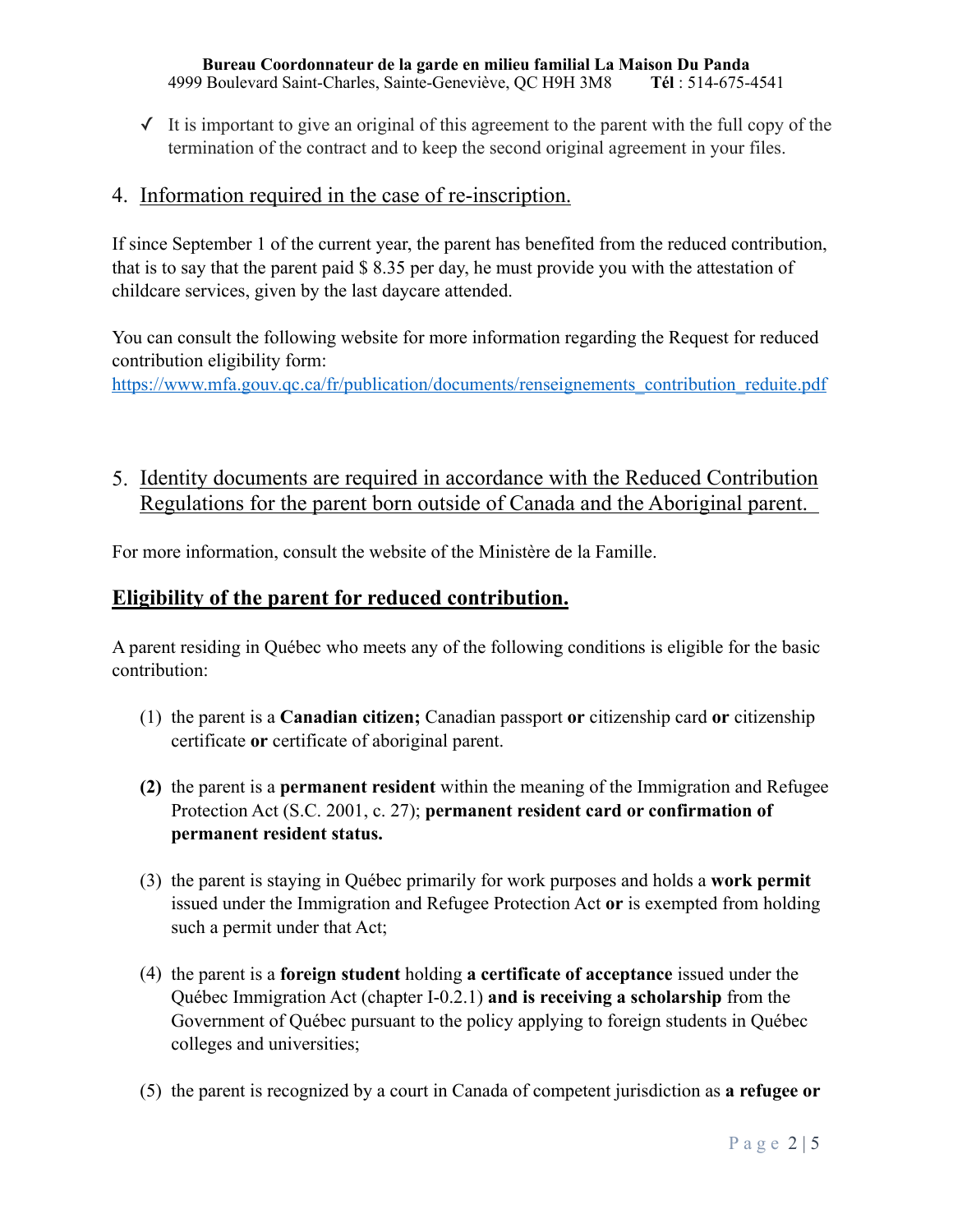**protected person** within the meaning of the Immigration and Refugee Protection Act and holds a s**election certificate** issued under section 3.1 of the Québec Immigration Act;

- (6) the Minister of Citizenship and Immigration has granted protection to the parent under the Immigration and Refugee Protection Act **and the parent holds the selection certificate** referred to in paragraph 5;
- (7) the parent holds **a temporary resident permit** issued under section 24 of the Immigration and Refugee Protection Act in view of the granting of permanent residence **and holds the selection certificate** referred to in paragraph 5; or

(8) the parent is authorized to file in Canada **an application for permanent residence** under the Immigration and Refugee Protection Act or certificate the Immigration and Refugee Protection Regulations (SOR/02-227) **and holds the selection certificate** referred to in paragraph 5. O.C. 583-2006, s. 3; S.Q. 2015, c. 8, s. 178.

| Canadian<br>citizen                                                                                                     | Permanent<br>resident                                                             | <b>Temporary</b><br>worker                   | Foreign<br>student                                             | Refugee or<br>protected<br>person     |
|-------------------------------------------------------------------------------------------------------------------------|-----------------------------------------------------------------------------------|----------------------------------------------|----------------------------------------------------------------|---------------------------------------|
| Canadian<br>passport or<br>citizenship card<br>or citizenship<br>certificate or<br>certificate of<br>aboriginal parent. | Permanent<br>resident card or<br>confirmation of<br>permanent<br>resident status. | Work permit and<br>selection<br>certificate. | Certificate of<br>acceptance and<br>receiving a<br>scholarship | Selection<br>certificate of<br>Quebec |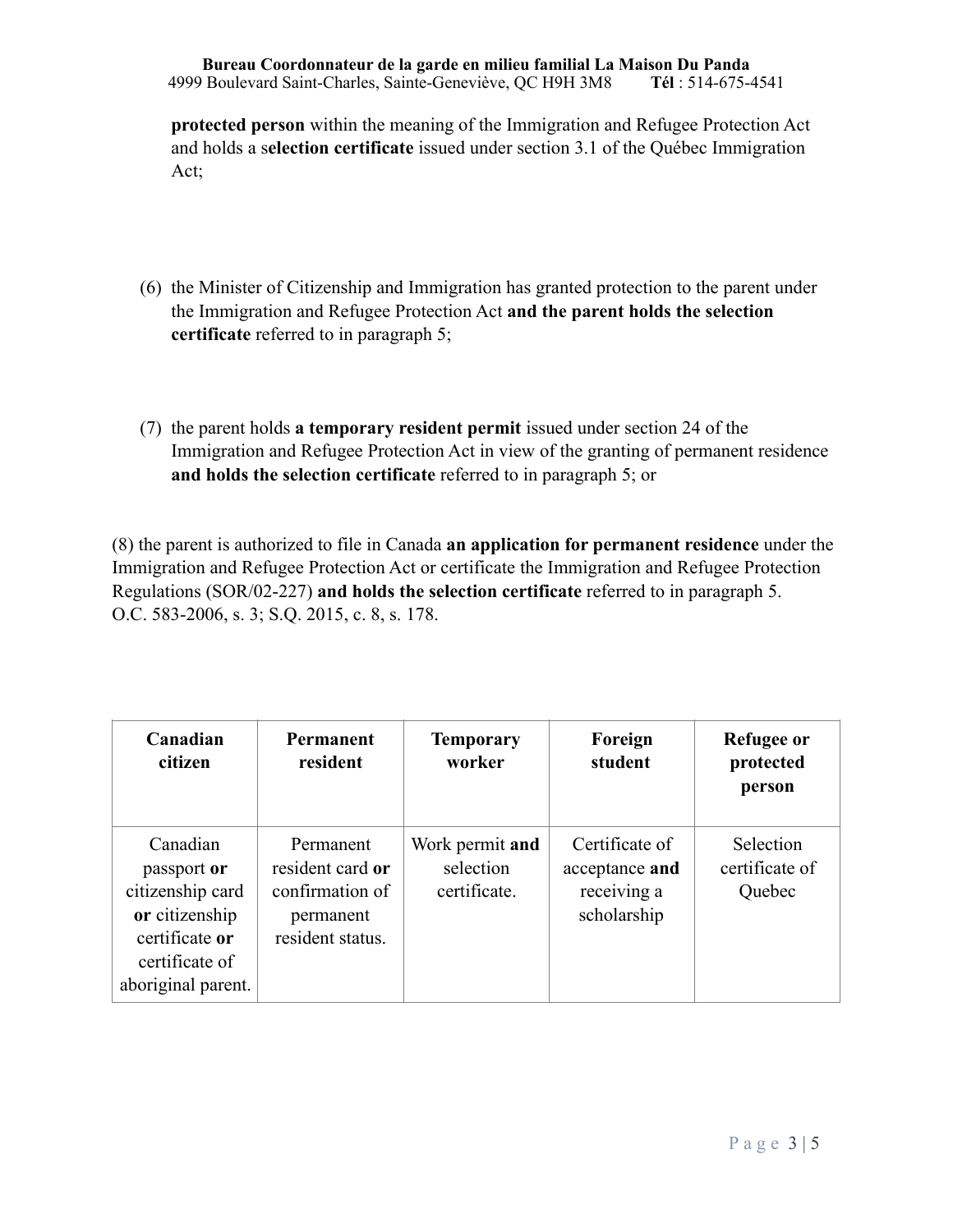| Parent holds temporary resident<br>permit | Parent authorized to apply for<br>permanent resident |  |
|-------------------------------------------|------------------------------------------------------|--|
| Selection certificate of Quebec           | Selection certificate of Quebec                      |  |

### **DOCUMENTS CHECKLIST FOR NEW REGISTRATION**

#### **To be returned to the BC**:

• Confirmation letter for children aged 0-5 (it is up to the parent to provide it)

• PCR form (long white and yellow copy) completed Sections 1, 2,3 and on the back section (LIST OF DOCUMENTS TO PROVIDE)

• Copy of the child's birth certificate (original seen  $+$  initials  $+$  date  $=$  on photocopy)

• Copy of the parent's birth certificate (original seen + initials + date = on photocopy) or Additional documents required from the parent who is not a Canadian citizen (See the back of the white and yellow PCR copy)

• Copy of the service agreement signed by the RSG and the parent

• Certificate of childcare received (if the child attended another subsidized childcare service or a childcare center on September 1)

• Copy of proof of social assistance benefits (original seen + initials + date = on photocopy). DON'T

### DON'T FORGET THAT THE PARENT MUST SIGN THIS DOCUMENT



**To give to the parents:**